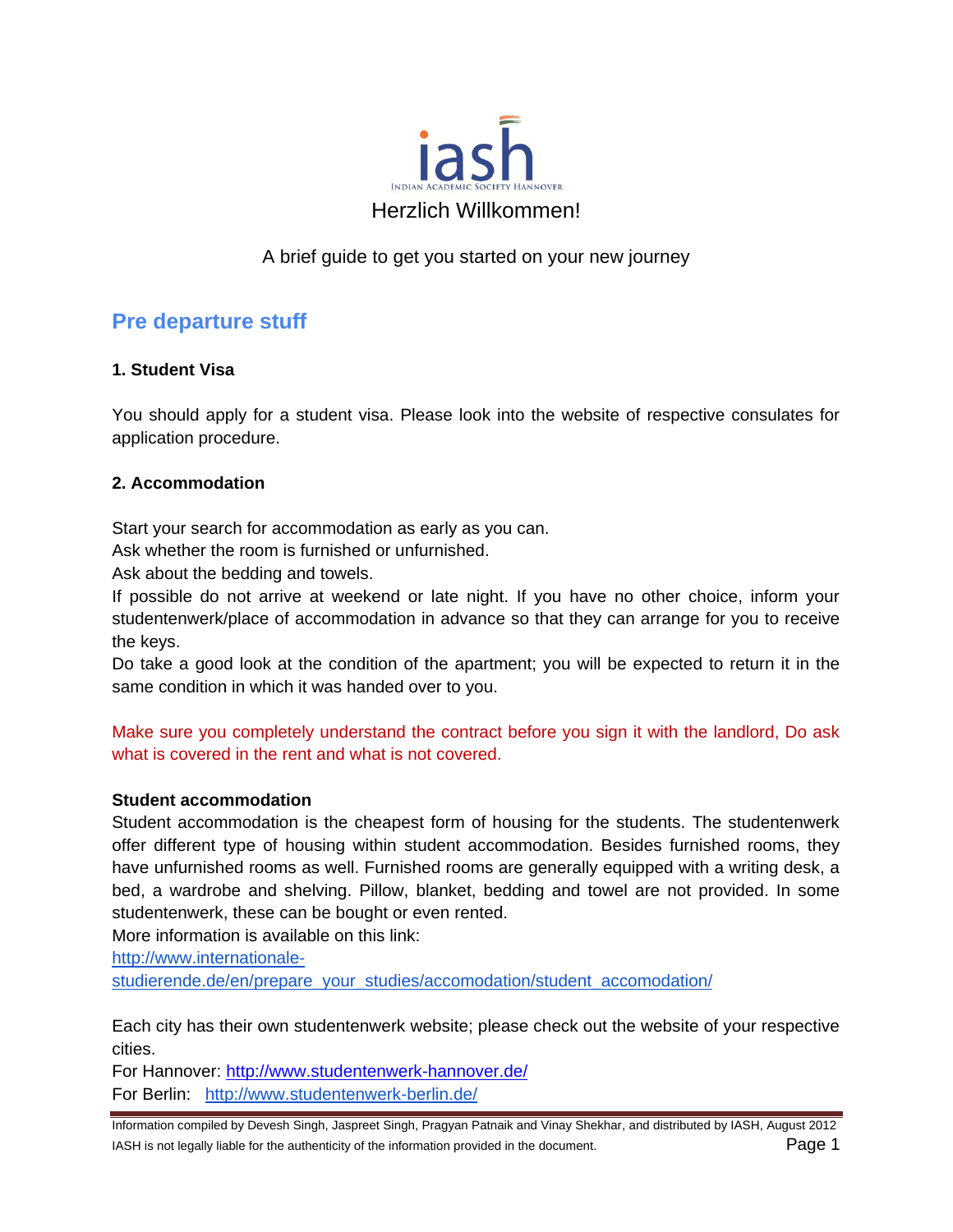For Munich:<http://www.studentenwerk-muenchen.de/en/> For Stuttgart:<http://www.studentenwerk-stuttgart.de/en/the-sws> You can have a look at the studentenwerk website of your city.

## **Shared flat and private apartment**

Private shared flats (called Wohngemeinschaften in German or just WG) are another option for you. Students live in a shared flat; each has their own room, with a shared kitchen and bathroom. The occupants also share the rent/electricity/heating/internet.

#### **Links for shared flat:**

[http://in.easyroommate.com/,](http://in.easyroommate.com/) [http://www.wohngemeinschaft.de/,](http://www.wohngemeinschaft.de/) [http://www.studenten-wg.de/,](http://www.studenten-wg.de/) [http://www.zwischenmiete.de/,](http://www.zwischenmiete.de/)<http://www.wg-gesucht.de/>

## **Links for private apartment:**

[http://www.studenten-wohnung.de/,](http://www.studenten-wohnung.de/)<http://www.studentenwohnungsmarkt.de/>

#### **Internet**

The student housing comes with Internet included in the room rent. There is a person in charge of the Internet in the dorms. You need to contact him/her for activating the internet on your computer. You can ask your Hausmeister (Warden/caretaker of the hostel) to give you the details of the person. All of them have specific office hours. So make sure you meet them during their office hours.

"**DOWNLOADING IS ILLEGAL IN GERMANY**". There are people who have been fined heavily due to downloading/uploading. So if you do, it is at your own risk!

There is also a limit to the internet usage (~4-6 GB per week) in the students' dorms. If you exceed the limit you will be disconnected for a certain period. Please find out about the usage limits when you get the connection.

Private flats: Sometimes it is provided with the flat. But if you don't have one, then you can go to the telephone providers like Telekom, Alice (O2) etc. from where you get the modem, the LAN/WLAN etc. But this process generally takes time (~1 month).

There is also a possibility of Internet Surf-sticks. One can contact the local providers in Germany for further information.

## **3. Packing your bags**

#### **Documents**



Passport, Academic certificates, Health insurance papers, Bank documents, International student identity card (ISIC). Please carry all original certificates together with extra

Keep all documents and money in your hand baggage.

copies of each document and some photographs.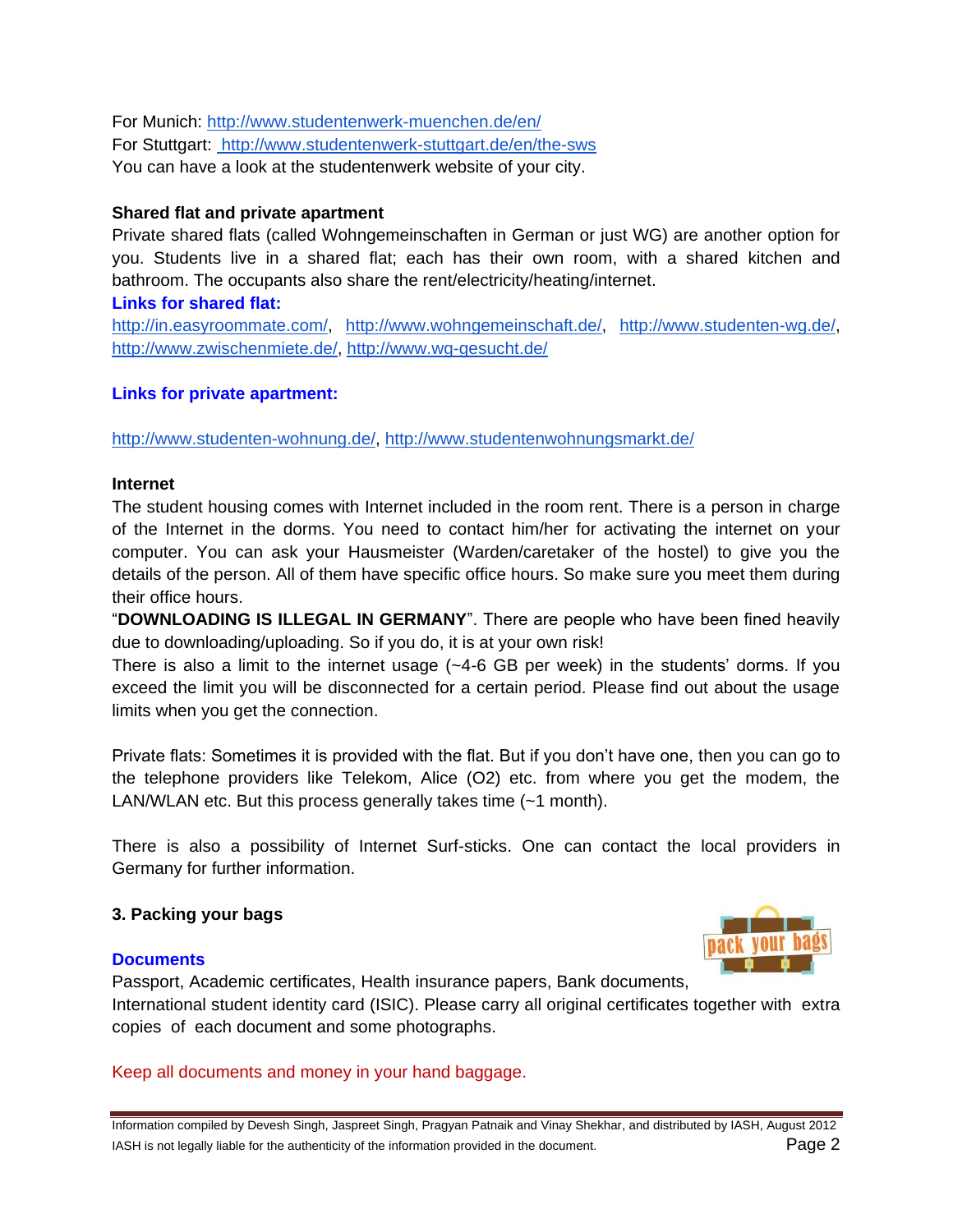#### ISIC POINTS OF SALE IN INDIA:

[http://www.isic.org/student-card/apply-for-a-](http://www.isic.org/student-card/apply-for-a-card.html/?fx=disCountry&countryName=India#!/student-card/apply-for-a-card.html/?locationGeoId=1269750&posLetter=*&geoType=COUNTRY&locationName=India)

[card.html/?fx=disCountry&countryName=India#!/student-card/apply-for-a-](http://www.isic.org/student-card/apply-for-a-card.html/?fx=disCountry&countryName=India#!/student-card/apply-for-a-card.html/?locationGeoId=1269750&posLetter=*&geoType=COUNTRY&locationName=India)

[card.html/?locationGeoId=1269750&posLetter=\\*&geoType=COUNTRY&locationName=In](http://www.isic.org/student-card/apply-for-a-card.html/?fx=disCountry&countryName=India#!/student-card/apply-for-a-card.html/?locationGeoId=1269750&posLetter=*&geoType=COUNTRY&locationName=India) [dia](http://www.isic.org/student-card/apply-for-a-card.html/?fx=disCountry&countryName=India#!/student-card/apply-for-a-card.html/?locationGeoId=1269750&posLetter=*&geoType=COUNTRY&locationName=India)

This can also act as an ID card (with photo) in the future.

## **Money**

Keep some cash with you for the first 2-3 weeks, you will have to spend money on lodging and boarding, transport, advance rent caution deposit and health insurance etc.

You cannot withdraw more than 649 EURO in one month from your **blocked account (different from a Jungeskonto)**, so please carry enough cash with you because first month is going to be very expensive.

## **A general estimate of expenditure:**

- Caution deposit for accommodation (for student housing only): 200-300 € (in the first month)
- Room rent (for student housing only): 180-250 €/month
- Blanket, bedding and pillow:  $50-70 \in (1st \text{ month})$
- Immatrikulation fee: 280-325  $\epsilon$  (every semester)
- Visa extension fee: 60-100  $\epsilon$
- Tuition fee (depends on your university).
- Monthly food: 60-100€
- Phone: 25-30€

These are just some major expenses, so please calculate accordingly, how much money will be needed during your initial days in Germany.

Make sure you have some coins  $(\sim 10 \epsilon)$  just in case you have to make a call etc.

## **Clothes**

It gets really cold in Germany, so make sure you have enough warm clothes to start with. Do carry some light clothes as well for summers. It would be nice if you have a set or two of formal wear for formal occasions and traditional Indian dress for festival celebrations.

Keep one jacket, gloves and an umbrella in your hand baggage as you may need them immediately after landing.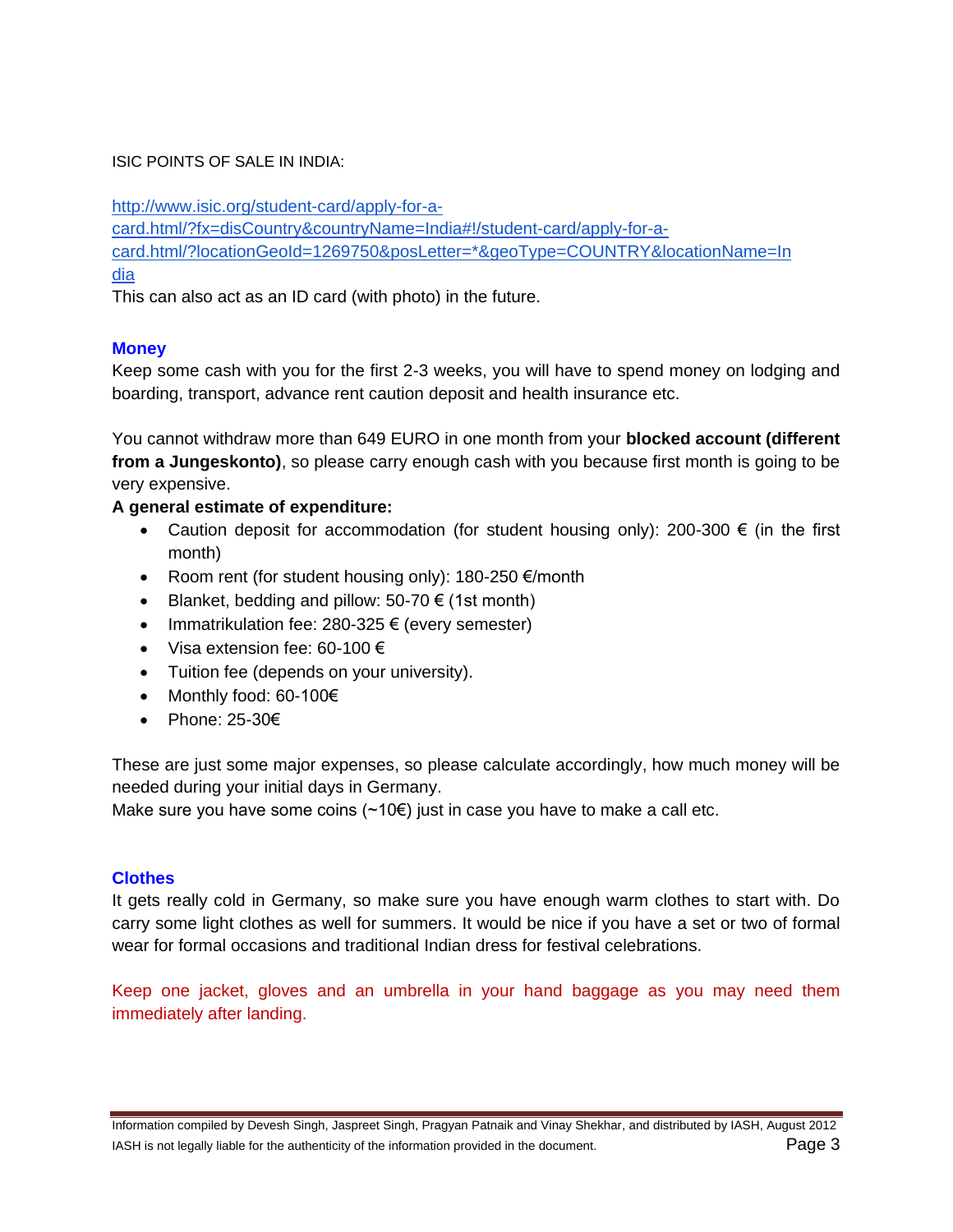#### **Medicine**

Do carry some basic medicines with you. In case you have any special medical requirement, make sure that you have all the supplies at least for the initial days together with the prescription.

As a precaution, have a physician's prescriptions for all the drugs you are carrying.

Spectacles: Carry at least two extra specs with you. Or make sure your health insurance covers it.

## **Bedding**

Bed-linen, blanket and pillow, you can buy them here. Generally if you are in a student hostel (from Studentenwerk) then the room is given with the bedding and Internet facility. You generally get the bedding (Blanket and pillow) at an extra cost (40-50€).

## **Food**

You can bring some spices with you according to your taste; do carry some ready to eat stuff for the initial days.

You need not carry a lot of food items such as rice and lentils etc, you can buy them here at almost same price.

You can get some utensils with you like plate, spoon, bowl and a cup for the first few days till you get to know the place better. Some students prefer buying the utensils including pots and pans in Germany due to Baggage restrictions. One can get everything here (eg. Kaufland) at a slightly higher price.

#### **Other items**

Laptop, charger, mobile phones and any other gadget.

As far as we have seen, we do not get hair oil here. So please carry hair oil if you are used to it. Adaptors: You must carry a suitable adapter with you. Germany has round two pin sockets, so carry suitable adapters with you.

Extension cord: Bring one extension cord (round 2-pin) with you.



**German electrical socket and plug**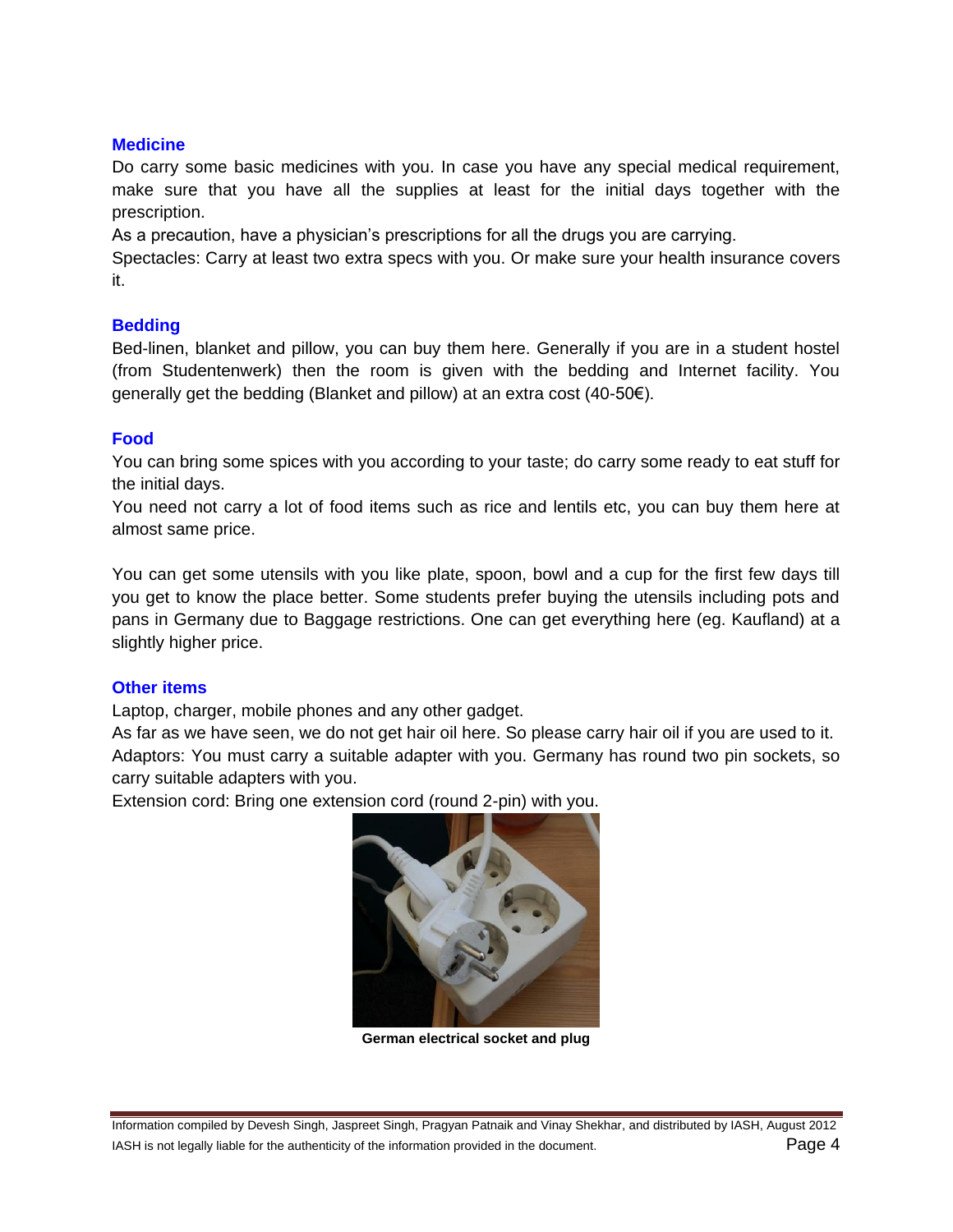# **Your first steps in Germany:**

**City registration** (Einwohnermeldeamt) - local resident This should be done within 10 days of your arrival. Required documents:

- Passport
- Uni Invitation /admission Letter
- Proof of local address (House Contract)

You receive: **Meldebestätigung** - a document that is a proof that you are a registered local resident.

## **University Registration**

#### Semester fees

You get a University Student ID (with Semester Ticket which allows free public transport in and around the University town) with your details and Matriculation number (Immatrikulationsnummer) - **Immatrikulationsbeschinigung**. This proves that you are a student in xxx University in Germany.

## **Bank Account**

Opening a bank account for students (Jungeskonto) is FREE in Germany. Online banking is provided as well with an Online Pin. Required documents:

- Passport
- Immatrikulationsbescheinigung or any letter that proves your student status (admission letter)
- Anmeldungsbescheinigung (Cty registration proof of local residency)

You get a **Debit Card** - can be used to swipe as well for Shopping etc.

Since student accounts are free, one has to renew his/her student status. It should be checked with the bank. Mostly it is every 2 years but it is recommended to get more information from the bank.

Credit Cards

Students also have the possibility to get a Credit Card with a monthly limit of 500 euros. But they charge an annual fee e.g. 30€ for Deutsche Bank; 10€p.a with a monthly limit of 1000€ for Sparkasse.

Some organizations - DKB, Postbank - Prepaid Credit card.

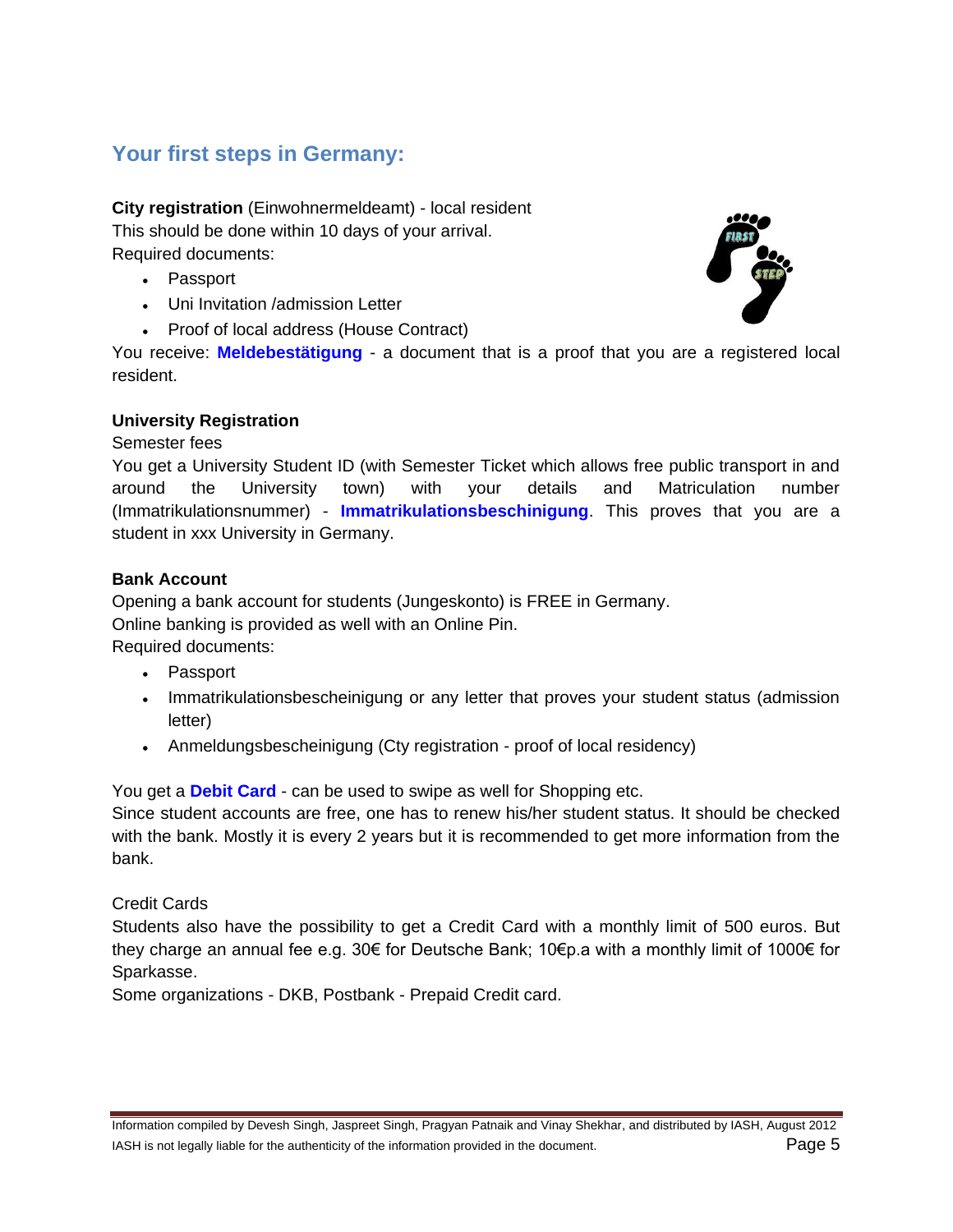## **Health Insurance**

Companies: AOK / TK etc. Private / Public Cost: different offers (25-70€) depending on one's needs Requirements:

- Passport
- Immatrikulationsbescheinigung (Student ID)
- Bank details

To visit a doctor you need to fix an appointment via telephone. One generally has to pay a basic fee of 10€ that is valid for any number of visits to the doctor in the next 3 months. You need to produce your health insurance card/document to the doctor. Some doctors charge you directly and you need to send the prescription and the bill to the insurance agency for your refund that gets credited to your bank account while some doctors get it done directly from the insurance agency.

**Visa Extension** (Visumverlängerung - Ausländischerbehörde) Should be done within 90 days of your arrival

Required documents:

- Passport
- Admission Letter
- Student ID (Immatrikulationsbescheinigung)
- Meldebescheinigung
- Health Insurance
- Passport size photo (Biometric)
- Fee (30-80 $\varepsilon$ )

Electronic visa **(Elektronisches Aufenthaltstitel**) - permits you to travel in the Schengen countries of the European Union.

#### **Phone Connection**

Required documents:

- Passport
- Student ID

• Bank details (for postpaid) Providers: O2, Vodafone, Eplus etc. National / International offers Postpaid/prepaid

International Calling Skype voip / Mobilevoip - (~1 cent per minute)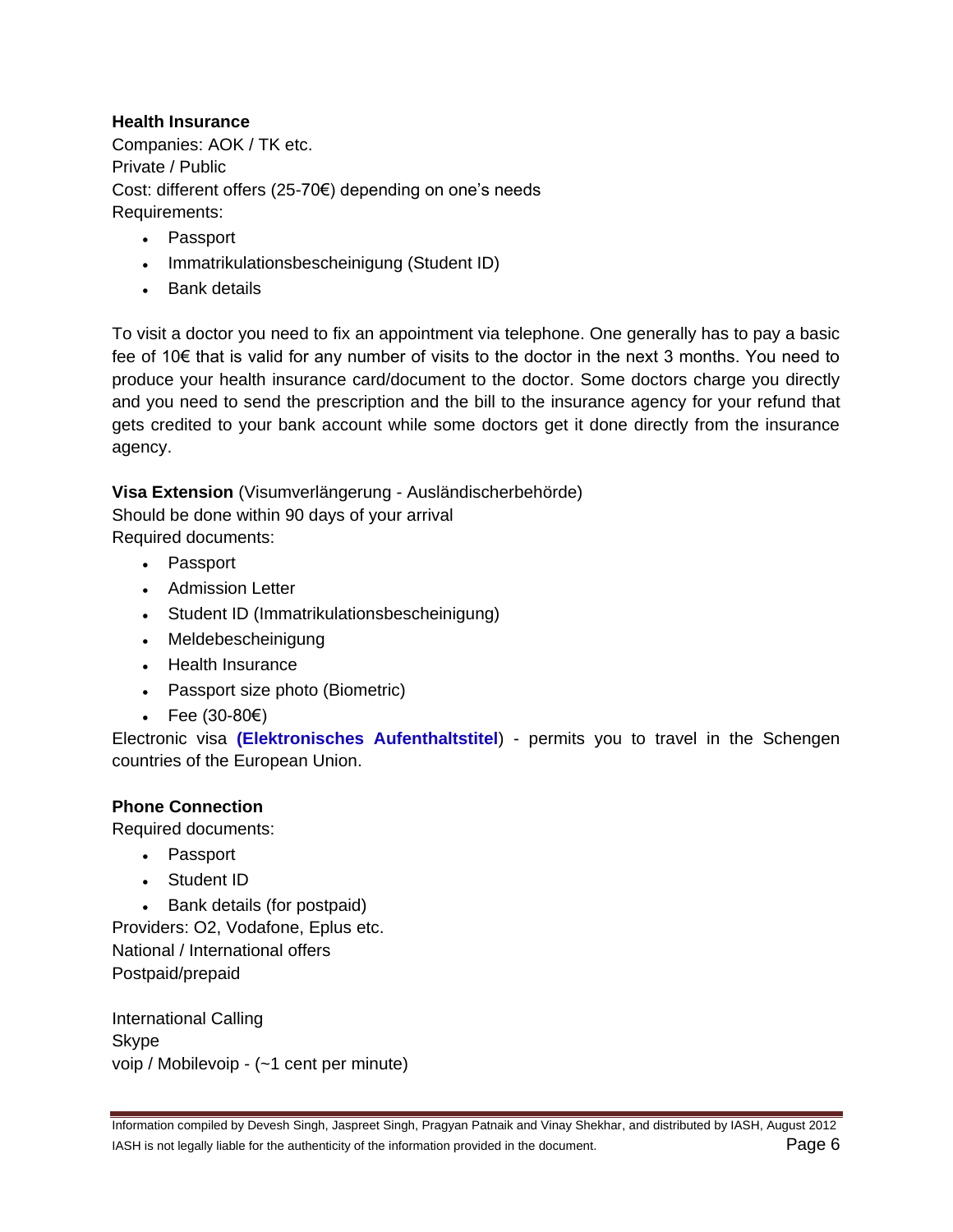**Note:** Inspite of the document list being mentioned here, it is advisable to ask the responsible office while fixing an appointment to confirm the documents required.

## **University Related**

#### **Pre departure**:



Keep in touch with concerned person in International office/ course coordinator/ Indian student organization of your university. Find out if they assign someone to help you out during your arrival and for the first few days.

#### **After arrival**:

Get immatriculated (registered) at the university. For this you have to pay your semester fees (online transfer/deposit at bank).

Immatriculation card/Semester ticket will be sent in a week or two. Find out if the university provides any temporary transport ticket or buy one from your city's transport company.

#### **Immatriculation card/Semester ticket** –

 Document of registration at the University. Free transport in the city/state (depends on the university) and the university of the university of the university of the university of the university of the university of the university of the university of the university of the university of the university of the

Free university Wifi (get it activated after getting the Immatrikulation card)

- Serves as your student identity card
- Other services for students (like free bike repair, etc.)-Varies depending on the university
- Needs to be renewed before the end of each semester for the next semester

#### **Studentenwerk** –

Student services

Every university/university city has one.

Responsible for maintaining Uni Dormitories, canteens (Mensa), etc

This is where you have to contact if you want a university dorm (usually the cheapest accommodation option but also hard to get one) Local Studentenwerk websites provide important information for the students

#### **International office** - Important for foreign students

Many international offices of the universities help students to find a room or help with administrative works like city registration, opening bank account, etc.

It conducts orientation programs, events and excursions for students at reduced price. Contact your international office for more information.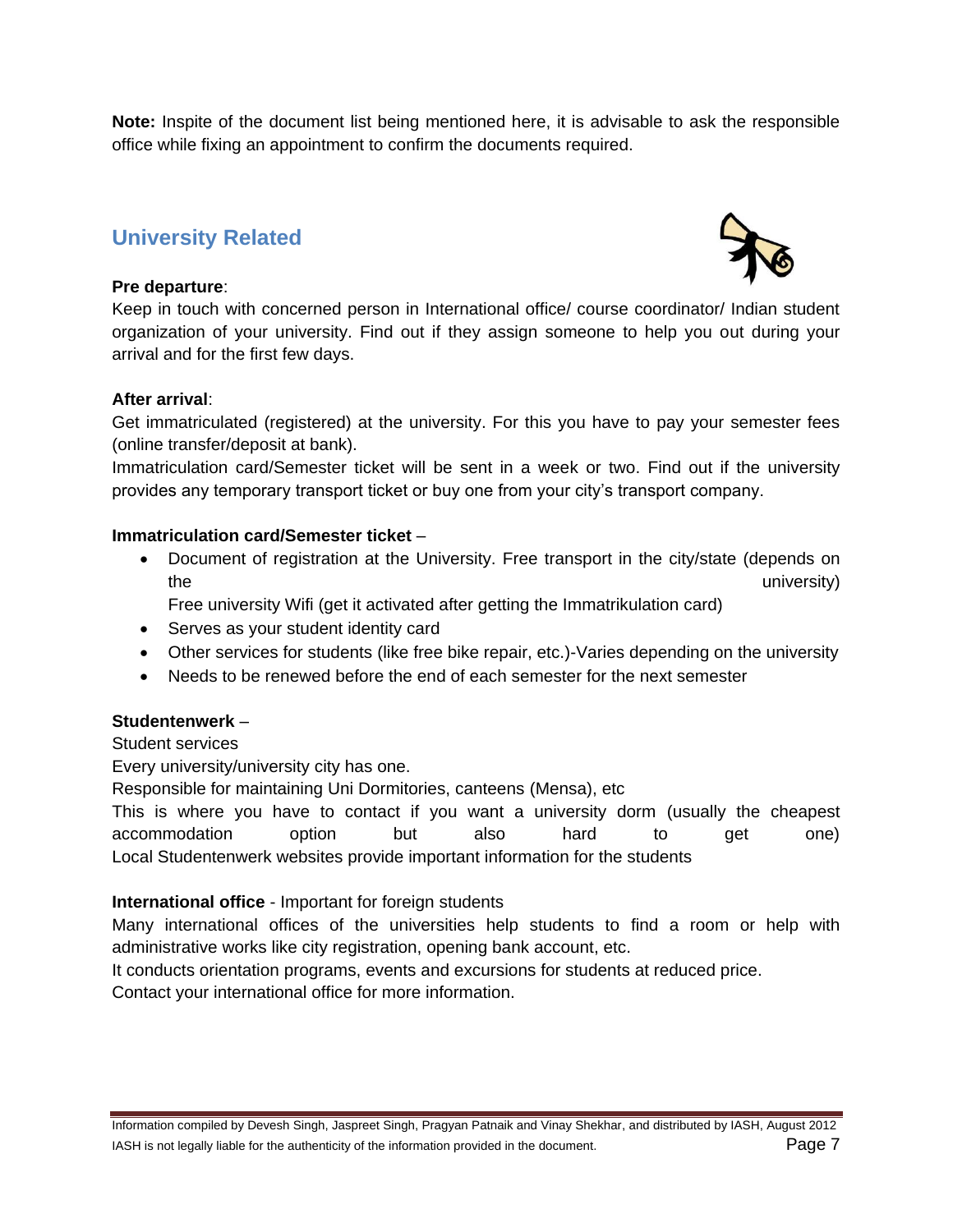## **Funding**

Some universities have funding available for students from specific nationalities or for specific courses. Sometimes scholarships are provided to cover the tuition/semester fees. Short term scholarships (for 1 semester/1 year) also given out by different foundations / organisations. Check university, international office, student association and studentenwerk websites for offers

#### **HiWi jobs (Wissenschaftlische Hilfskraft)**

It means a voluntary assistant job at the university.

It can be research assistant/teaching assistant or an assistant in a department at the University. You get paid up to 400€ a month.

Some of these jobs demand German language proficiency.

## **Part time jobs**

Working outside the university Jobs can be general or specific to your education (like part time job at companies which employ students with specific subject knowledge)

As per new guidelines, students can work 120 full days or 240 half days per year.

Earnings of more than 400€ a month is subjected to taxes

**Semester** - A semester is divided into lecture period and non lecture period. As the name itself suggests the lectures are held during the lecture period. The duration generally is around 4 months. The non lecture period is for conducting practical courses and exams.

**Examinations** - Are held after the lecture period ends. Check the examination regulations of your university to understand how it works (no. of attempts, mode of examination, etc.)

#### **Professor-Student interaction** - Need to take/fix an appointment before meeting.

It's VERY important to be punctual. Punctuality is absolutely necessary not just with meeting professors but also if you plan to meet someone (appointment at bank, appointment at Ausländerbehröde, etc).

**Work culture** - Work is taken very seriously here. Working hours at the university are 8h00 to 17h00 generally. People are punctual and like to leave by 17h00 in the evening to enjoy the evening so if you have some work to be done with a university official, make sure you get it done before 17h00 or even earlier in some cases. The work environment is calm and friendly. Colleagues are often seen having lunch together in the Mensa albeit a brief one compared to India. If you do get to work at the university remember that you can always ask your colleagues for help. They will not directly approach you and offer help but instead you will need to take the initiative. They are willing to help students always provided you are well prepared and show interest in the subject. It is imperative to fix an appointment via email or visit during their visiting hours. Everyone uses email as the primary channel of communication and it is preferred to even a phone call.

Information compiled by Devesh Singh, Jaspreet Singh, Pragyan Patnaik and Vinay Shekhar, and distributed by IASH, August 2012 IASH is not legally liable for the authenticity of the information provided in the document. Page 8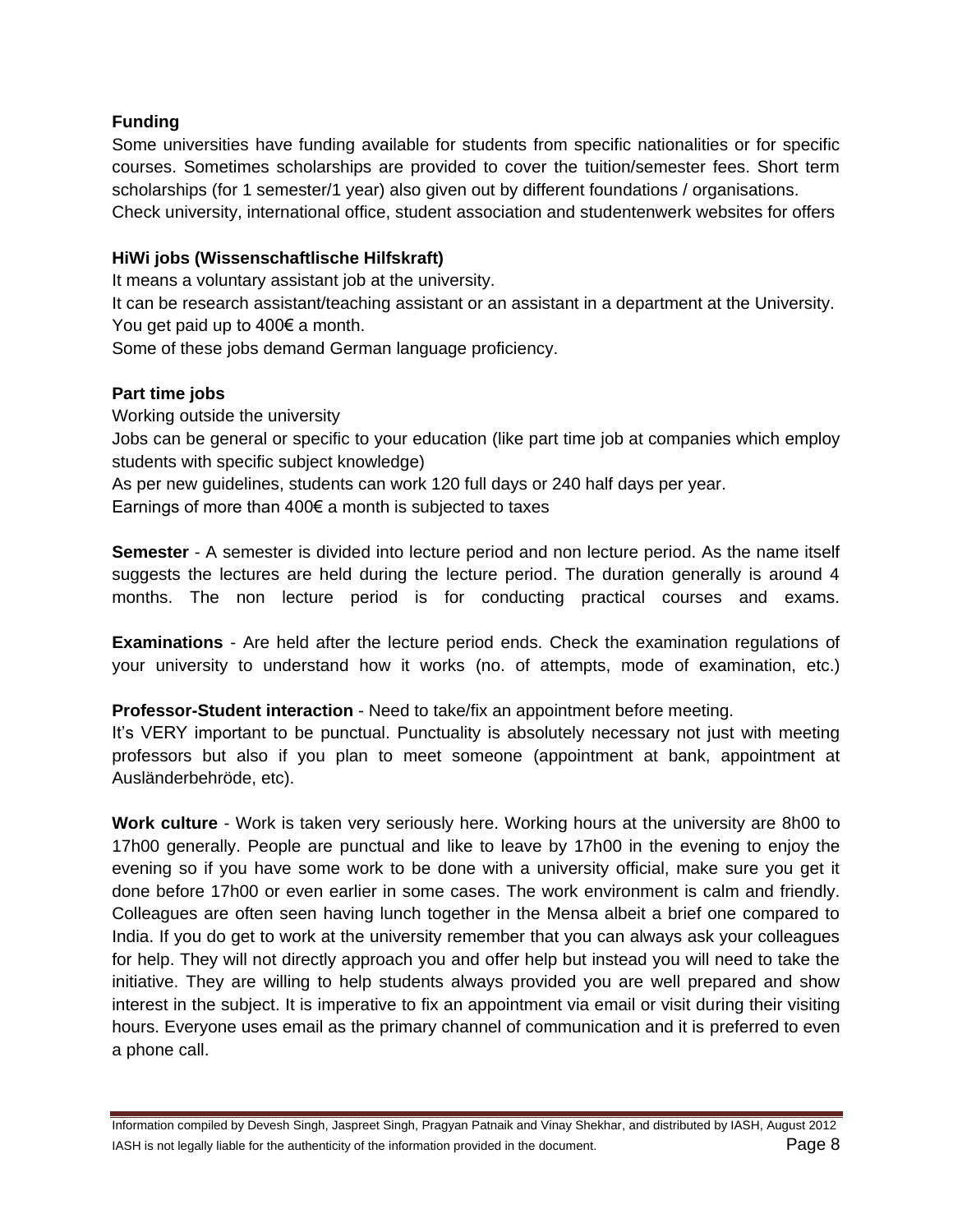#### **Dormitory and Apartment etiquettes**

Since staying in a university dormitory with students from various nationalities is something new, it requires some time to figure out the Do's and Don'ts of staying in dorm rooms. Click [here](http://www.studentenwerkbielefeld.de/fileadmin/inhalt/PDF/11_09_08_Illustriertes_Wohnheimwoerterbuch_AuflBi_2_geringe_Aufloesung_Kopie.pdf) to download an illustrated dictionary of dorm life prepared by DAAD and Studentenwerk Bielefeld.

## **Tax - Steuer / Steueridentifikationsnummer**

One can work part time (Nebentätigkeit) and earn upto 400€ which is tax-free. If you cross the 400 euro tax free limit, then the percentage of tax depends on how much you earn. Please contact your employer for further details. Once you get the details of tax class etc. you have to register at the Finance Office and get a Tax card which has your Tax identification number (Steuer ID).

## **Food, Transport and Holidays**

#### **Indian food**

Food is not as big a problem as you think. As expected there is plenty of meat on offer but vegetarians need not worry. There is always something for vegetarians at restaurants.



For those of you looking to cook Indian food you really do not need to carry spices, rice and wheat. Most Indian spices and condiments are available at Indian shops. Even if there aren't any where you stay, you will find the basics at an Asian shop of which there are many. Rice cookers can also be bought here  $(\sim 20 \epsilon)$ 

#### **Mensa**

The university mess/canteen is called the mensa. Hot meals are provided in the afternoon for everybody. Meals are subsidized for students. There is plenty of variety and there is always a vegetarian dish available. Meals start at about 1.80€ which is considerably cheaper than restaurants. A meal in the mensa would cost you approx. 3-4€ (Uni Hannover).

German cuisine and international delicacies are generally served. A typical german meal would consist of meat, potatoes/rice, and soup/salad. Pasta and pizza are present in abundance. Do try the cake in Germany. It's delicious.

A meal at a good restaurant will be at least 8€. Cheaper options like McDonalds, Burger King, etc are available.

#### **Airport transfers**

A typical german city has a "city centre" which consists of the Hauptbahnof (Main railway station) and the surrounding blocks. The airports (Flughafen) are usually on the outskirts of the city (about 30 minutes from the Hauptbahnof). Quite a few of you will be landing in major cities and then heading to your respective universities and to do this you will either be taking a flight or a train. To take a train to a different city once you land you will need to go to the Hauptbahnof of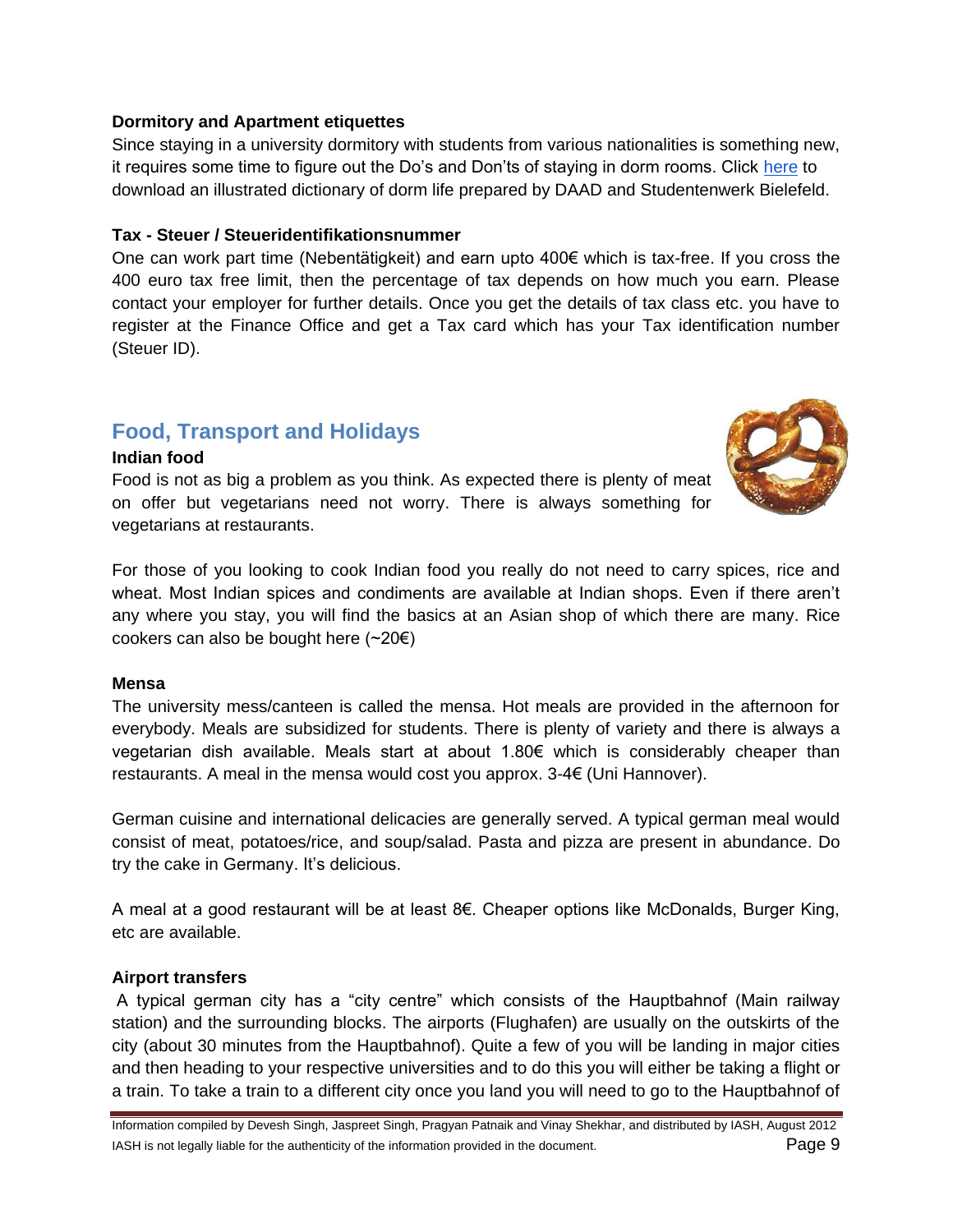that city and then catch another train to your destination. Transfers from the airport are frequent and easily available. Just follow the signs in the airport and take the train/bus that is heading to the Hauptbahnof. Do not hesitate to ask the information centres for help. They all speak English. To check for trains you can use the website: <http://www.bahn.de/i/view/DEU/en/index.shtml> there is an english version. Choose "local transport only" for cheaper regional trains.

There are fast trains (ICE and IC) and regional trains (RE, ME etc.). The regional trains are cheaper but take longer. You can use either of these to get from the bahnof to any other city.

Transport within your city of residence is taken care of by a local organization. For people who do not have a semester card, you can get monthly passes. The cost of the monthly pass depends on which zone of the city you live in and where you would expect to travel to for that month. Bicycles are a good option for summer and spring.



#### **Travel/Holidays**

Deutsche Bahn - Student offers.

Always ask if there are student offers when booking tickets. There are offers also available for travelers under the age of 25. Other offers include special weekend tickets (Schönes Wochenende ticket), state specific tickets (Länder ticket), etc. Book early if you want to get cheap tickets for fast trains.

#### Car pooling (Mitfahr)

Another fun way to travel is by car. People driving between cities offer to take people along for a price. You can register for it on these websites:

<http://www.mitfahrzentrale.de/index.php?landnr=D&lang=GB>

<http://www.mitfahrgelegenheit.de/>

It is safe as far as we know and it usually is a nice way to travel and take advantage of the autobahns (highways). It is usually cheaper than taking a train (5-7€/100 km).

Holiday booking -Deutsche bahn offers -Low cost airlines - Ryan air, Air berlin etc. -Airbnb -hrs -Youth hostels (Jugendherberge)